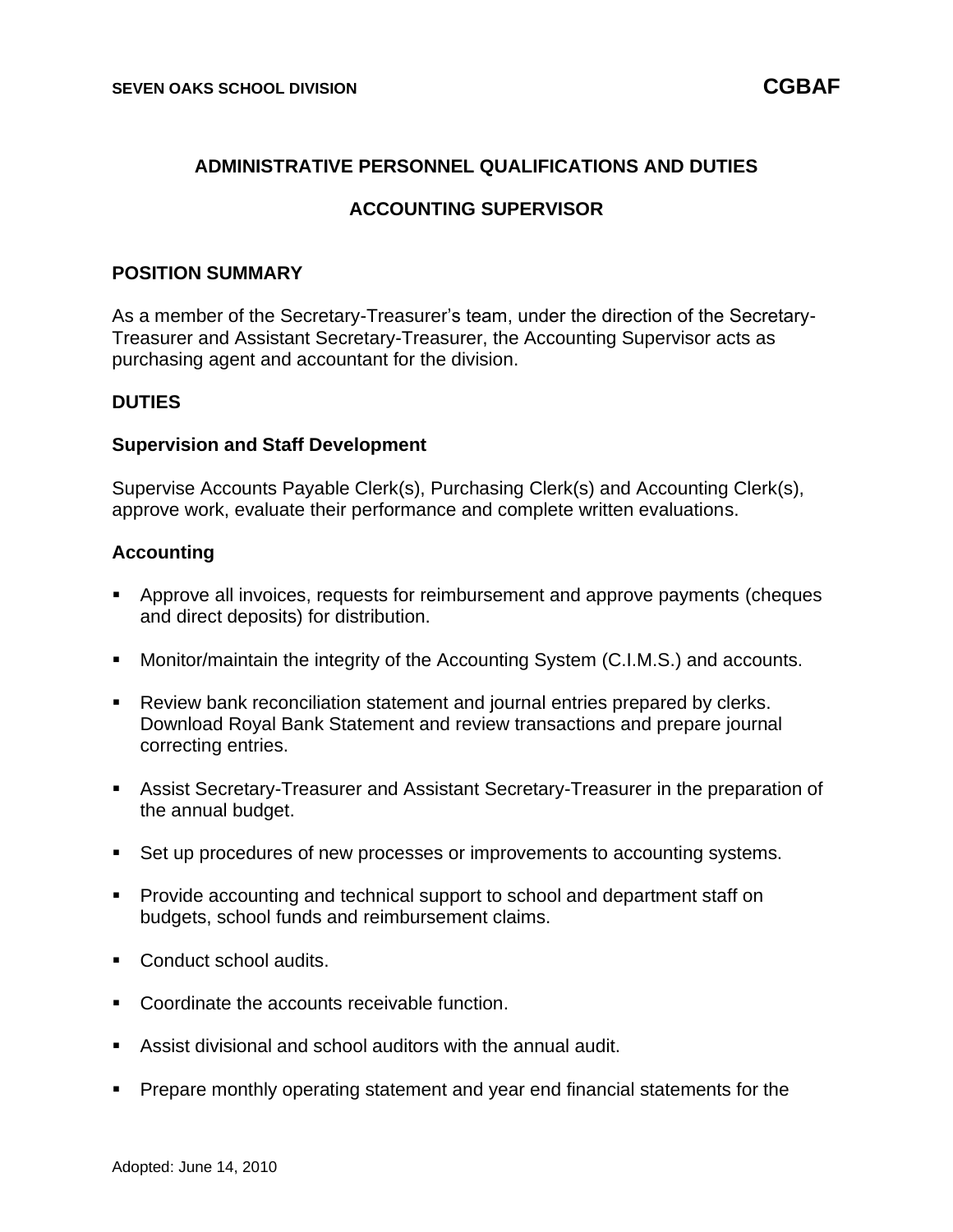Secretary-Treasurer and Board.

- Manage the divisions electronic banking requirements.
- Make bank deposits in the absence of the Assistant Secretary-Treasurer.
- Other duties as assigned.

### **Purchasing**

- Approve all purchase orders and maintain related systems.
- Meet with suppliers to discuss needs, locate specific products and handle disagreements.
- Assist in the identification of product needs and sources.
- Coordinate the fleet of communication devices; phone systems, cell phones, blackberries.
- Coordinate and maintain the division tendering process and Requests for Proposals (RFPs).
- Coordinate the purchase and management of the photocopier fleet.
- Coordinate outside printing contract for division.
- Participate on Metro Purchasing Committee.

### **Education**

- Grade XII or equivalent.
- Level III standing in CGA or CMA program or business administration diploma.
- Keyboarding skills and knowledge of word processing and spreadsheets.
- Knowledge of accounting software C.I.M.S.
- Knowledge of the FRAME and PSAB accounting system, federal and provincial sales tax regulations, C.I.C.A. handbook and Public Schools Finance Board reporting regulations.
- Participate in ongoing professional development in organizations such as MASBO, PMAC, CMA/CGA.